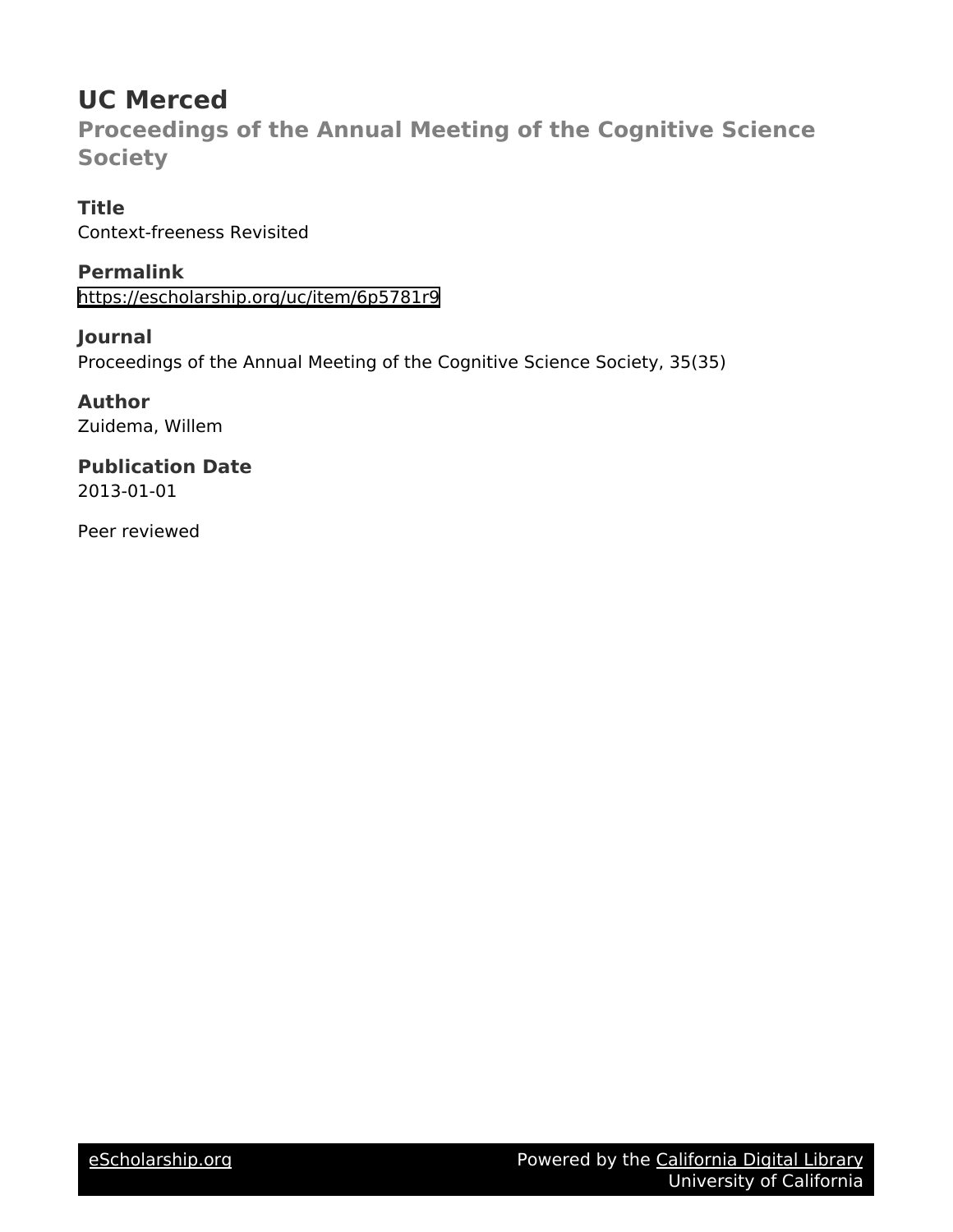## Context-freeness Revisited

#### Willem Zuidema (zuidema@uva.nl)

Institute for Logic, Language and Computation, University of Amsterdam PO Box 94242, 1090GE Amsterdam, the Netherlands

#### Abstract

A series of papers have appeared investigating the ability of various species to learn context-free languages. From a computational point of view, the experiments in this tradition suffer from a number of problems concerning the stimuli used in the training phase of the experiments, the controls presented in the test phase of the experiments, and the motivation for and the conclusions drawn from the experiments. This paper discusses in some detail the problems with the existing work in this domain before presenting a new design for this type of experiments that avoids the problems identified in existing studies. Finally, the paper presents results from a small study demonstrating the benefits of the new design.

Keywords: Context-free languages, formal language theory, artificial language learning, animal experiments

#### Introduction

Since the publication of (Fitch & Hauser, 2004), a small but highly visible literature has emerged investigating the ability of various species to learn and process a context-free language (e.g., Friederici, 2004; Perruchet & Rey, 2004; Gentner, Fenn, Margoliash, & Nusbaum, 2006; Hochmann, Azadpour, & Mehler, 2008; van Heijningen, de Visser, Zuidema, & ten Cate, 2009; Abe & Watanabe, 2011; ten Cate & Okanoya, 2012). It is not difficult to see why the questions addressed in this literature appeal to a wide audience: the grammars generating context-free languages are context-free by virtue of their ability to generate hierarchical structures and to implement center-embedding. Hierarchy and centerembedding are, since (Chomsky, 1957), widely recognized to be hallmark features of human language. Hence, experimentally establishing whether non-human animals can handle a context-free language<sup>1</sup> seems to address a prime candidate in the search for uniquely human, and perhaps uniquely linguistic, cognitive skills.

However, on a closer look, there are many problems with this literature, and almost a decade of investigation and debates have not brought the clarity about this issue that we might have hoped for. In this paper I will first discuss in some detail the problems with the existing work in this domain before presenting a new design for this type of experiments. I will present results of a small experiment with this design, that show it is workable. For lack of space, I will not review elementary formal language theory here; see (O'Donnell, Hauser, & Fitch, 2005) for an introductory and (Jäger & Rogers, 2012) for a more advanced discussion of the formal background of the experiments discussed here.

#### Problems with the experimental record

From a computational point of view, the experimental record suffers from a number of problems concerning the stimuli used in the training phase of the experiments, the controls presented in the test phase of the experiments, and the motivation for and the conclusions drawn from the experiments.

The first major problem is a lack of clarity about which ability is really investigated: the ability to *implement* a context-free language, the ability to *learn* a context-free language, or a *preference* for selecting a context-free strategy from the set of strategies adequate for solving the task. Much of the rhetoric seems to be about the ability to implement, but all existing experiments that I am aware of really at best address the weaker hypothesis that non-human animals lack the human preference.

This problem is exacerbated as all existing studies allow a great deal of ambiguity in the training phase about which strategies are adequate. Some ambiguity is unavoidable: all real-world experiments can only present a subset of the infinite stringsets that make up context-free languages, leaving the learner fundamentally uncertain about whether or not sub- or supersets of the intended context-free language are the target (see figure 4). Moreover, studies using familiarization/habituation paradigms can only present positive stimuli in the training phase. However, in a reinforcement paradigm some ambiguity is avoidable, but existing studies using such a paradigm fail to provide learners with the information that some plausible alternatives are not intended. For instance, (Gentner et al., 2006) presented their starlings with in the order of 300000 stimuli with positive and negative feedback to learn to distinguish  $A^n B^n$  from  $(AB)^n$ , but not with a single stimulus that would help the birds exclude  $A^n B^m$ . If the question we want to ask is whether these birds can learn the context-free language at all, it would be better to avoid unnecessary ambiguity about the task (desideratum 1).

A second unclarity in existing work comes from unnecessary variation in the syllables of (song) elements used to compose the stimuli. Thus, when testing whether subjects can learn  $A^nB^n$ , all studies I am aware off use multiple instances of *A*'s and *B*'s. This means the subjects are really confronted with two tasks at the same time: the task to *categorize*  $a_1, a_2, \ldots$  as instances of class *A*, and the task to learn sequencing rules. While the interaction between categorization and sequence learning is certainly interesting, this interaction has in fact not been explicitly addressed in this paradigm. In most studies the categorization task is made rather trivial because *A*'s and *B*'s are carefully selected to be acoustically very similar within one category and very dissimilar between categories. In these studies the variation in stimuli probably has

<sup>1</sup>Throughout this paper I will use the phrase "a context-free language" as denoting a member of the subset of the context-free languages that is not also in the set of regular languages.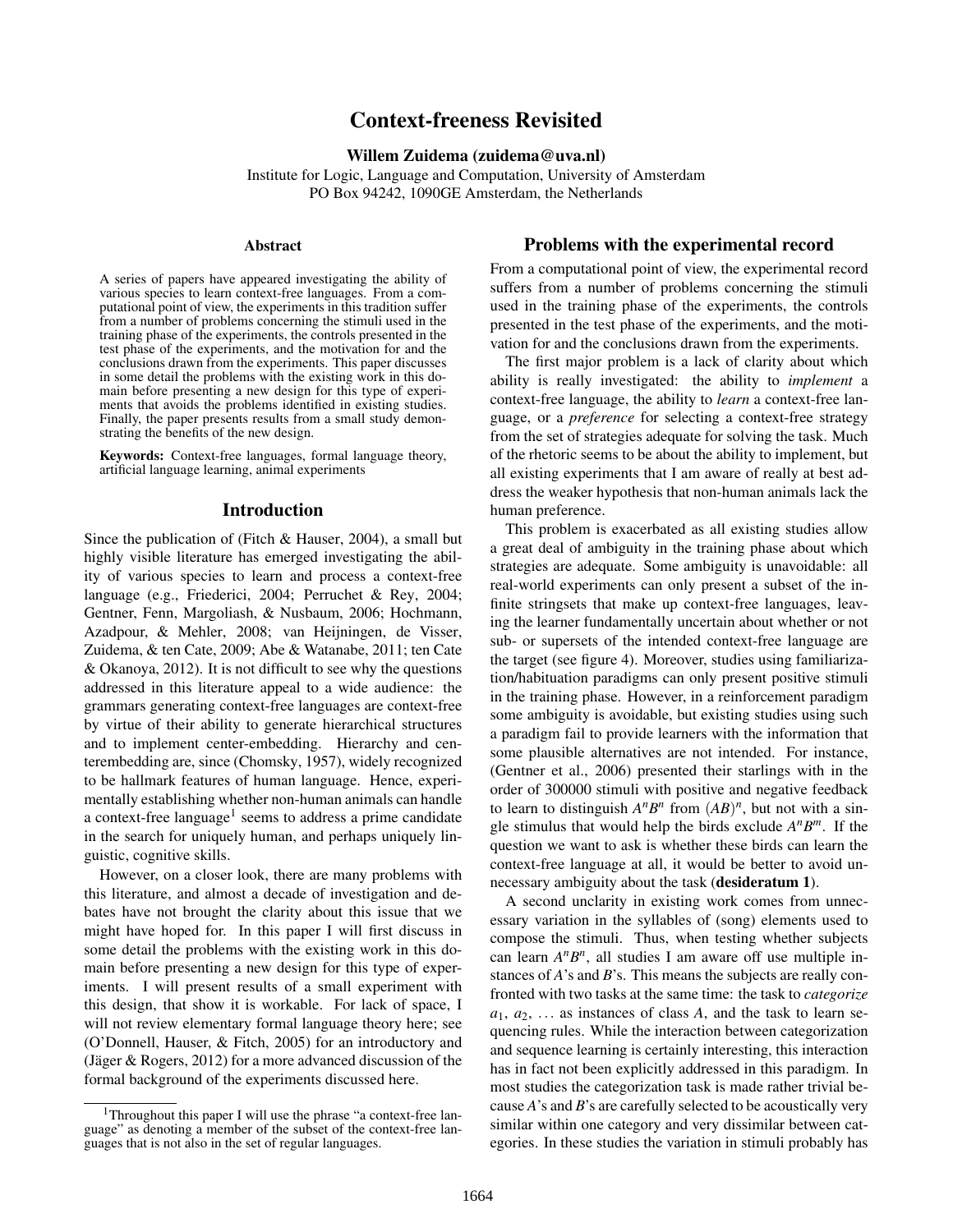little impact on the results and just makes describing the experiments unnecessarily complicated; in other cases, it introduces confounds. It would be better, therefore, to avoid these complications and start with experiments using an alphabet with just 2 items: *a* and *b* (**desideratum 2**).

A third major problem with the existing literature concerns inadequate controls (see also Beckers, Bolhuis, Okanoya, & Berwick, 2012). (Fitch & Hauser, 2004) present no data on controls for alternative strategies (although the supplementary material states – without presenting details – that various alternative explanations have been controlled for). Unlike many other experiments, (Gentner et al., 2006) did test a number of these alternative strategies, and presented results that seemed to exclude all except for the most "heavily contrived" finite-state grammar hypotheses. It turns out that even their quite elaborate efforts to control for various alternative strategies are insufficient, as I will discuss below. It would seem necessary, therefore, to work out better ways to evaluate the plausibility of alternative explanations for the results (desideratum 3).

#### A case-study: Gentner et al. 2006

To make these problems concrete, I will here discuss them in the context of (Gentner et al., 2006). This is not because this paper has more methodological problems than others; on the contrary, in fact, this paper probably represents one of the most serious efforts to control for alternative explanations among the experimental papers in this domain. As I will show below, however, the results from this study have nevertheless little to say about the ability or inability of song birds to learn a context-free language.

Training Gentner et al. studied whether starlings (*Sturnus vulgaris*) are able to learn a context-free language. As in many other studies, the stimuli in this experiment were strings of elements that fall into two easily distinguishable categories, *A* and *B*, each with a small number of members, i.e.  $A = \{a_1, a_2, a_3, \ldots, a_8\}$  and  $B = \{b_1, b_2, b_3, \ldots, b_8\}$ . Gentner et al. extracted these stimuli from the starling's own song, where the *A*'s were "rattle" motifs and the *B*'s were "warble" motifs. Stimuli in the training phase consisted of strings of length 4 from two patterns<sup>2</sup>: (i)  $(AB)^n$  and (ii)  $A^n B^n$ . I will refer to string sets defined by these patterns as the FINITE-STATE-0 and the CONTEXT-FREE language (the 0 indicating that this is just the first of many finite-state languages that I will consider).

The birds were trained in a go-nogo operant conditioning procedure to respond selectively to stimuli from one or the other pattern. In the experiment, birds did indeed learn to distinguish the stimuli sets, at levels far exceeding chance, also when new *A*- and *B*-category elements were used. This in itself is not enough to prove context-freeness, as Gentner et al note. For instance, the two groups of birds could have internalized  $+$ FINITE-STATE-0 and -FINITE-STATE-0 instead<sup>3</sup>. I.e., they could do with a model for the finite-state stimuli set, and only accept/reject stimuli that do not/do conform to it. Or, because the string length is set to 4,  $A^n B^n$  is indistinguishable from *A* 2*B* 2 (which, again, doesn't need context-free power to be recognized). Worse even: there are many other alternative strategies to distinguish the training stimuli-sets, the simplest of which are based on detecting specific elementto-element transitions, or memorizing the beginning or end of strings. For instance, the *BA* transition, and the *AB* beginning, are diagnostic, because they both only occur in the +FINITE-STATE-0 set.

If one could show, in the test phase, that the birds have learned a context-free language, this ambiguity in the training phase is not a problem. However, if the birds turn out to choose one of the simpler strategies that also suffice to distinguish the two classes, we are left almost empty-handed. We cannot make plausible, then, that birds cannot learn contextfree language, because we haven't tried very hard to force them to.

Testing In the test phase, Gentner et al did consider a relevant set of alternative strategies.

The first test is whether subjects generalize from  $A^2B^2$  to a larger subset of  $A^nB^n$ . Of course, in formal language theory the language  $A^n B^n$  contains an infinite number of strings, where *n* can be any integer. Gentner et al. argue, quite reasonably, that in an experimental setting we should be concerned about whether subjects generalize to unseen *n*. (This is completely analogous to the use of formal language theory in the study of natural language: if we can demonstrate the right generalization mechanisms on necessarily finite data, we can reason about an infinite competence under a hypothetical lifting of performance constraints.) Gentner et al. report, for birds trained with  $A^2B^2$ , a strong preference for  $A^3B^3$  and  $A^4B^4$  strings over  $(AB)^3$  and  $(AB)^4$  respectively (and an inverse preference for birds trained on  $(AB)^2$ ). This rules out the -FINITE-STATE-0 (or +FINITE-STATE-0) strategy.

There remain, however, still many alternative hypotheses that predict successful discrimination of  $A^nB^n$  and  $(AB)^n$ strings. It is useful to define the following simple, but effective strategies for positively responding to the +CONTEXT-FREE stimuli<sup>4</sup>:

### +ANBN:  $A^n B^n$ , with  $n \ge 1$

<sup>2</sup> I use a conventional shorthand notation for sets of strings of a given pattern, where *A*'s and *B*'s indicate any elements from these classes,  $X^n$  indicates *n* repetitions of *X*, and brackets are used to disambiguate the scope.

 $+ANBM$ :  $A^{+}B^{+}$ , the set of strings that consist of 1 or more *A*'s followed by 1 or more *B*'s;

<sup>-</sup>BIGRAM-BA: · <sup>∗</sup>*BA*· ∗ , strings containing transition *BA*;

 $3A$  strategy is defined by a PATTERN, written in smallcaps, and a  $+$  or a – in front of it; the  $+$  indicates that strings that conform to the pattern are treated as positive stimuli; the  $-$  indicates that strings that conform to the pattern are treated a negative stimuli.

<sup>&</sup>lt;sup>4</sup>I will use more or less standard regular expression notation, where a dot · means any symbol, \* means repeated any number ( $\geq$  0) of times, and  $+$  means repeated any number ( $\geq$  1) of times.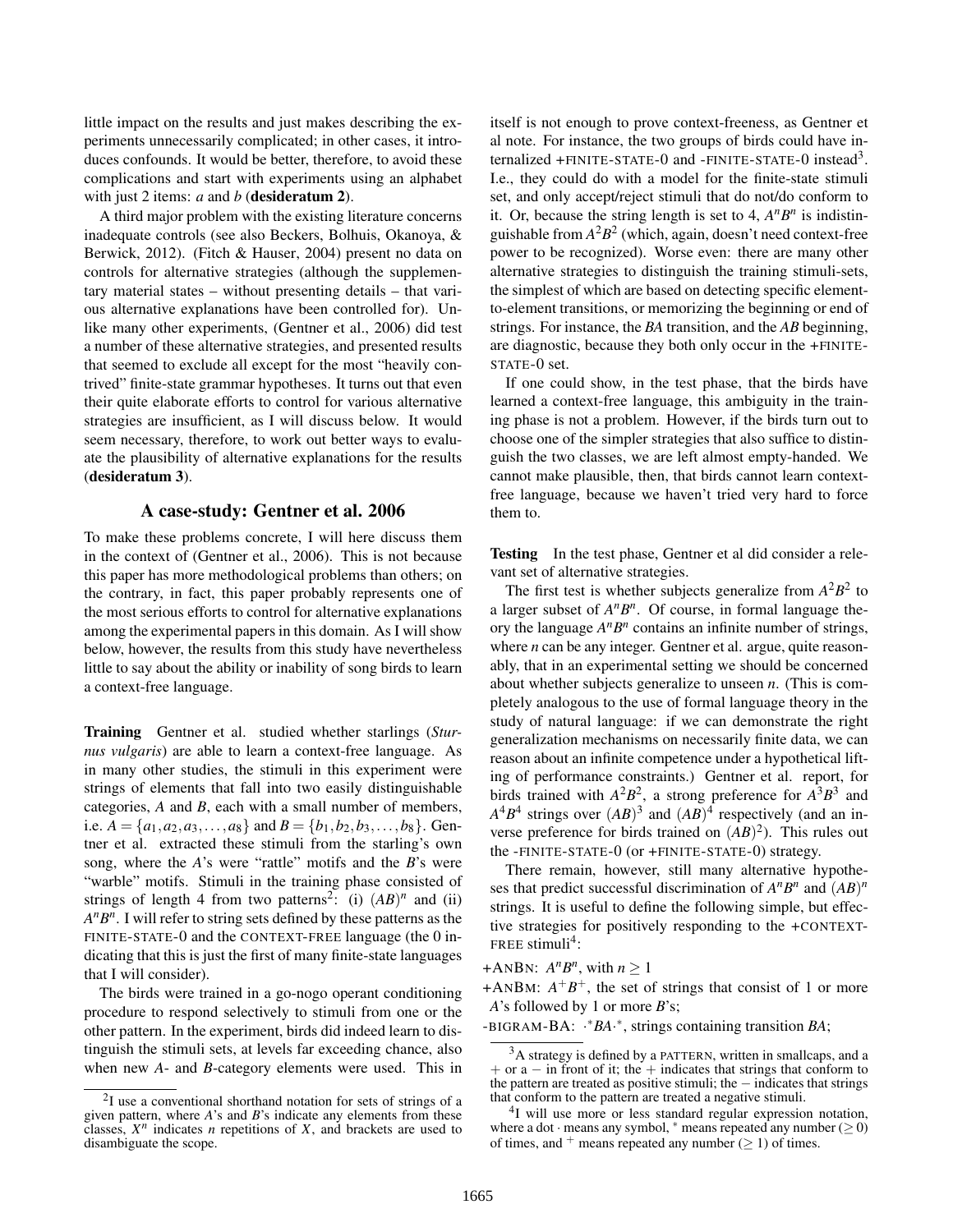|                   | A2B2     | A3B3 | A4B4 | AB2 | AB3 | AB4          | A1B3 | A3B1 | A2B3 | A3B2 | A <sup>4</sup> | <b>B4</b> | ABBA | BAAB |
|-------------------|----------|------|------|-----|-----|--------------|------|------|------|------|----------------|-----------|------|------|
| $+ANDN$           |          |      |      |     |     | $\mathbf{0}$ | 0    |      | 0    | 0    |                | $^{(1)}$  |      |      |
| $+ABN$            |          |      |      |     |     |              |      |      |      |      |                |           |      |      |
| $+$ ANBM          |          |      |      |     |     |              |      |      |      |      |                |           |      |      |
| $+A$ A-PRIMACY    |          |      |      |     |     |              |      |      |      |      |                |           |      |      |
| +BB-RECENCY       |          |      |      |     |     |              |      |      |      |      |                |           |      |      |
| +AB-RECENCY       | $\theta$ |      |      |     |     |              |      |      |      |      |                |           |      |      |
| $+A A-B I GRAM$   |          |      |      |     |     | 0            |      |      |      |      |                |           |      |      |
| $+BA-BIGRAM$      | $\Omega$ |      |      |     |     |              |      |      |      |      |                |           |      |      |
| $+BB-BIGRAM$      |          |      |      |     |     |              |      |      |      |      |                |           |      |      |
| $+ \cdot \{1,4\}$ |          |      |      |     |     |              |      |      |      |      |                |           |      |      |
| $+ \cdot \{1,6\}$ |          |      |      |     |     |              |      |      |      |      |                |           |      |      |

Table 1: Predicted response of various hypothesized pure strategies to probe stimuli. See the main text for descriptions of the top 9 strategies; the bottom two strategies check the length of a string, and accept strings up to length 4 and 6 respectively.

+BIGRAM-AA: · <sup>∗</sup>*AA*· ∗ , strings containing transition *AA*; +BIGRAM-BB: · <sup>∗</sup>*BB*· ∗ , strings containing transition *BB*; -PRIMACY-AB: *AB*· ∗ , the set of strings that start with *AB*; +PRIMACY-AA: *AA*· ∗ , the set of strings that start with *AA*; -RECENCY-AB: · <sup>∗</sup>*AB*, the set of strings that end with *AB*; +RECENCY-BB: · <sup>∗</sup>*BB*, the set of strings that end with *BB*;

Any of these strategies (together with their complements when considering the birds that should NOT respond to  $A^nB^n$ ) suffices to distinguish positive from negative samples in the experimental set-up (and all listed alternative strategies are in the finite-state class). But these nine hypotheses do make different predictions on the behavior of the subjects for previously unseen patterns. For instance, the +PRIMACY-AA strategy classifies all of the +CONTEXT-FREE stimuli as positive, but in addition, for string length 4, also includes AAAA, AAAB, AABA. Table 1 gives for (the + variety of) each of these strategies the predicted response (1 is a GO-response, 0 is a NOGO-response).

There are, in fact, still many other alternative strategies that we could consider, such as memorizing non-adjacent pairs (e.g.,  $A \cdot B^*$ ), or requiring a specific number of a particular transition (e.g., requiring two *AB* transitions, as in  $B^*A^+B^+A^+B^+$ , or exactly one, as in  $A^+B^+A^*$ ). Gentner et al. appeal, quite reasonably again, to considerations of parsimony to ignore such alternatives.

To rule out the 9 remaining alternative explanations, Gentner et al. presented birds with a number of diagnostic strings. For instance:

- AAAB, which is *incorrectly* predicted to give a positive response by -FINITE-STATE-0, -BIGRAM-BA, +BIGRAM-AA, and +PRIMACY-AA;
- BBBB, which is *incorrectly* predicted to give a positive response by -FINITE-STATE-0, -BIGRAM-BA, +BIGRAM-BB, -PRIMACY-AB, -RECENCY-AB and +RECENCY-BB.

In an experimental setup, however, checking these predictions needs to be buffered to unavoidable noise in the data. (It would be unreasonable to reject an hypothesis based on a single unexpected classification by a bird.) Hence, we need to use statistics, but how statistical methods for data analysis are combined with formal language theory is a non-trivial issue that both theoreticians and experimentalists have so far largely ignored. (Even the review by (Jäger  $& Rogers, 2012$ ), which presents a major effort to bridge formal language theory and artificial language learning experiments, ignores this issue).

Gentner et al. chose to use the *d'*-statistic, which is a measure for discrimination between stimuli classes that corrects for response bias (the tendency to prefer a GO or a NOGOresponse regardless of the stimulus). They show that the *d'* between AAAA and ABBA is significantly lower than the *d'* between A2B2 and AB2, and argue this rules out the +AA-PRIMACY strategy. Similarly, they find lower *d'* for BBBB vs BAAB, and for BAAB/ABBA vs. AAAA/BBBB, and argue this rules out +BB-RECENCY and -BA-BIGRAM. Similar analyses can be given for the remaining alternative strategies.

However, it turns out that this approach for ruling out alternatives is only valid if the population is homogeneous – all members follow the same strategy – and if each individual follows a *pure* strategy. If individuals or populations can mix multiple strategies , Gentner et al.'s method leads to invalid conclusions. The data of Gentner et al., reproduced as the blue bars in figure 2, clearly show that the assumption of pure strategies is false: the *d*'-statistic for the  $A^nB^n$  vs.  $AB^n$  constrast decreases with increasing  $n$ , and the  $d'$ 's for the primacy and recency strategies differ significantly. A study on zebra finches, by (van Heijningen et al., 2009), reported major individual differences between birds, further strengthening the case against the pure strategy assumption.

Simulated Data To show how the *d'*-statistic can lead to wrong conclusions, I will now present some artificial data that shows a qualitatively similar pattern of *d'*-scores for both a model that involves an underlying context-free grammar (model I: CFG) and a model that is just a mix of finite-state strategies (model II: MIX).

To generate the CFG data, I assume a population where 70% of the individuals have internalized the +ANBNstrategy, 10% follow a strategy to reject long strings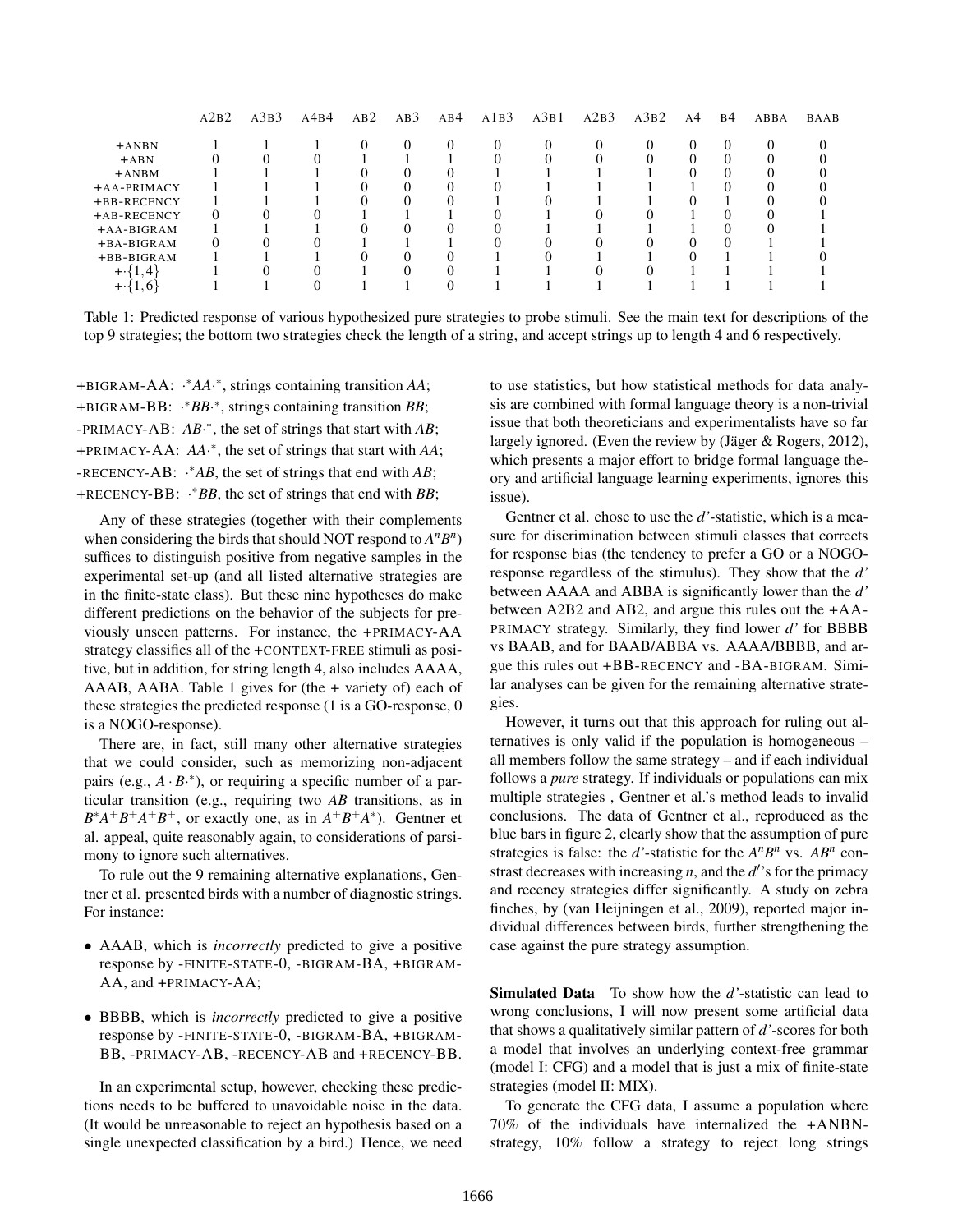

Figure 1: Simulated data, generated from the CFG-model (left) and the MIX-model (right). In both graphs, the first group of 3 bars represent the number of go-responses to  $A^nB^n$ -stimuli (out of 100); the second to  $(AB)^n$ -stimuli; the third group to  $A^n B^{m \neq n}$ -stimuli; the fourth to the remaining control-stimuli.



Figure 2: The *d'*-statistic calculated for the  $A^nB^n$  vs.  $(AB)^n$ distinction (left) and for various controls (right). *Blue:* Gentner et al, *Red:* CFG, *Yellow:* MIX.

combination of intra- and interindividual variation. to assuming a mixed strategy with the same proportion, or a  $(+.\{1,6\})$ , 10% reject medium and long strings  $(+.\{1,4\})$ , and 10% randomly choose GO or NOGO. This is equivalent

other strategies in table  $1 +$  RANDOM. PRIMACY, 15% +BB-RECENCY, and 10% for each of the the findings of (van Heijningen et al., 2009)):  $25\%$  +AA-2 To generate the MIX data, I assume a mix of finite-state strategies in the following proportions (roughly based on

cific number  $f$  of GO-responses, from a fixed number of  $100$ A given mix of strategies defines for each stimulus a spepresentations. To generate some randomness, I assume each of the *f* stimuli that should be classified as a GO-response has a fixed probability  $p = 0.03$  to receive a NOGO-response, and similarly, that each of the 100− *f* remaining stimuli have a probability *p* of receiving a GO-response.

Hence, the final number of GO-responses is  $g = x + y$ , where both *x* and *y* are sampled from a binomial distribution:

$$
x \sim B(f, p), y \sim B(100 - f, 1 - p)
$$

This generates a dataset as in figure 1 (left) for the CFG model, and (right) for the MIX model (note that the datasets are the result of a single run of the model).

where the z-transform in turn is a way to express the magnitude of the score in terms of how many standard deviations it is away from the mean:  $z(x) = (\bar{d} - x)/\sigma_d$  where *d* is the I subsequently calculate the *d'*-statistic in the same way as (Gentner et al., 2006). This statistic is simply the difference between the z-transform of the counts:  $d'(x, y) = z(x) - z(y)$ complete data vector from which  $x$  is one value (or the average of several values), and  $\sigma_d$  is the standard deviation over that vector.

were offered in the training phase (desideratum 4). ization do not only test on *longer* strings in the test phase than isting studies that fail to show generalization: this could be all, but a decrease in discriminability with increasing *n*. Al-Applying these formulas to the contrasts between  $A^n B^n$  and  $(AB)^n$  for  $n \in \{2,3,4\}$  we obtain, in figure 2(left) qualitatively similar results to Gentner et al: significant discrimination for though unsurprising, this result points to a problem with exdue to length effects. It would be better if tests for general-

reported: overall much lower *d'*-values than for the baseline, 0 60 ure 2(right) the exact same pattern of results as Gentner et al AAAA/BBBB (labeled "bigram B/A") we observe, in figand ABBA (labeled "primacy" in (Gentner et al., 2006)), the lowest. with primacy receiving the second highest score and recency BBBB vs BAAB (labeled "recency"), and BAAB/ABBA vs. Applying these formulas to the contrasts between AAAA

are uninformative about whether or not a context-free lanshowing that when mixed strategies are possible, these values tate strategies (MIX) we see the same pattern of  $d'$ -values, Hence, for both the context-free (CFG) and mix of finitesguage is learned by any individual in the population. Hence, we need better tools to assess which strategies individuals are using and whether there is significant individual variation in a population (desideratum 5).

#### A new design

The problems I discussed with the Gentner et al. study are symptomatic for many studies in this domain. Confusion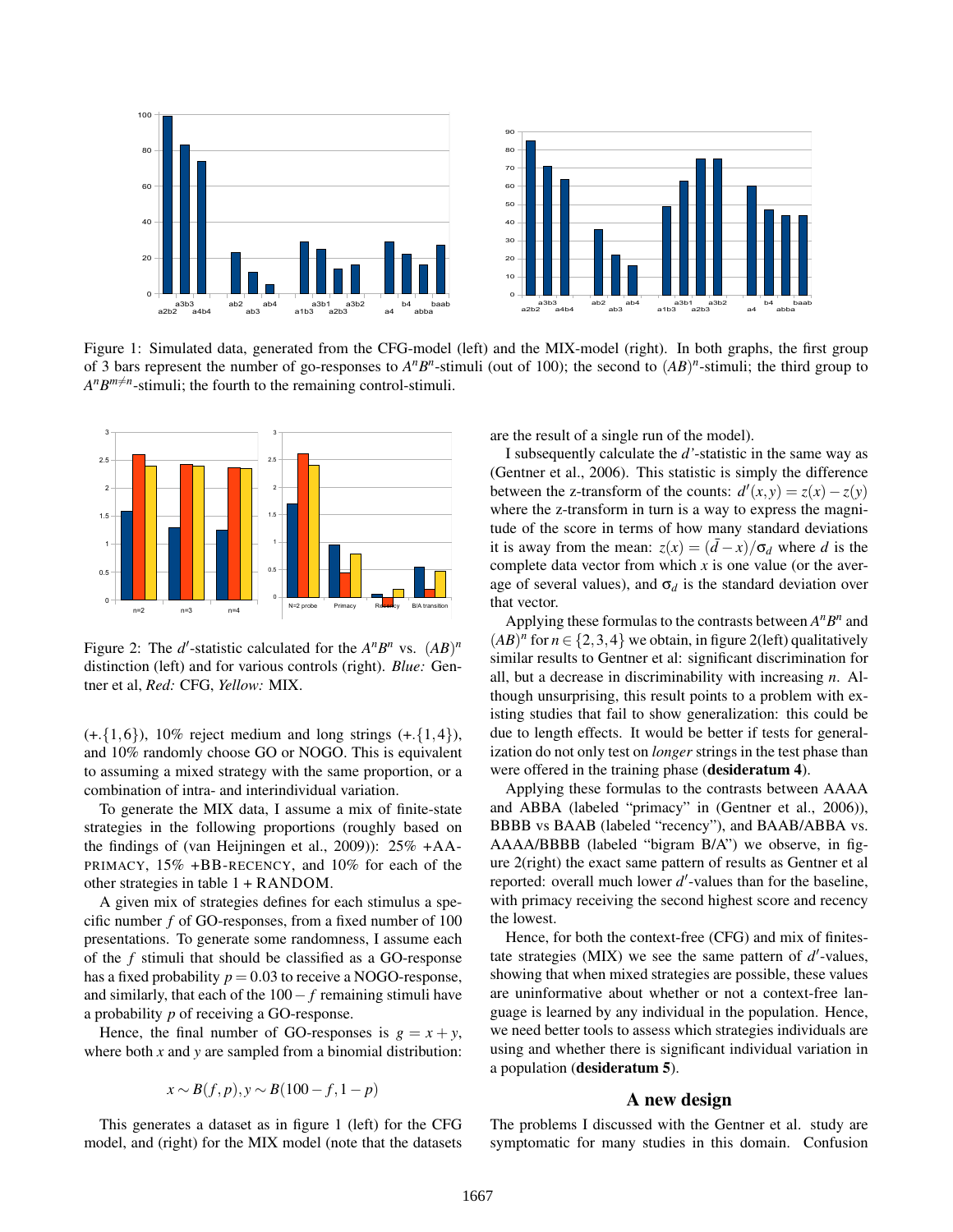about exact goals and methodology are of course typical for the early phase of a new research field. It is now time, however, for an experimental design to emerge that is both methodologically sound and capable of generating useful results. In the following I will present an attempt to give such a design and a first experiment to assess its usefulness. The design follows desiderata 1-4 discussed above:

- 1. The goal of the design is to test whether or not the subjects can learn the context-free language  $A^nB^n$  from the type of data that can be used with animals as well as human infants and adults; i.e., not too long strings, possibly with positive and negative feedback. Some strings are reserved for the test phase only, to assess generalization, but otherwise any training regime is allowed within these constraints. In practice, I choose for a two-stage training phase: a familiarization phase where only positive stimuli are presented, and a feedback phase where positive and negative stimuli are presented with positive and negative feedback. The negative stimuli are not just from  $(AB)^n$ , but also from other plausible, but incorrect, alternative languages.
- 2. To make the task as simple and unambiguous as possible, I define the patterns over an alphabet of just two different sounds: *a* and *b*, selected to be short and acoustically clearly distinct.
- 3. To be able to test for generalization, I reserve 2 values of *n* for strings from  $A^nB^n$  and  $A^nB^n$  for the test phase only. I further reserve a number of *n*,*m* combinations for strings in  $A^n B^{m \neq n}$  for the test phase, to be able to exclude primacy, recency and ANBM-strategies.
- 4. To make sure the test strings are not much longer than the strings seen at training, I use  $n \in \{2, 3, 5, 6\}$  for  $A^n B^n$  and  $(AB)^n$  strings at training, and  $n \in \{3, 4, 6, 7\}$  at test.

The stimuli presented to subjects in the various phases are thus as follows:

| Phase           | Stimuli                                   |  |  |  |  |  |  |
|-----------------|-------------------------------------------|--|--|--|--|--|--|
| Familiarization | a2b2, a3b3, a5b5, a6b6                    |  |  |  |  |  |  |
| Feedback        | <i>Positive:</i> a2b2, a3b3, a5b5, a6b6   |  |  |  |  |  |  |
|                 | Negative: ab2, ab3, ab5, ab6, a3b2, a5b4  |  |  |  |  |  |  |
| <b>Test</b>     | Positive: a3b3, a4b4, a6b6, a7b7          |  |  |  |  |  |  |
|                 | Negative: ab3, ab4, ab7, a3b2, a4b3, a2b3 |  |  |  |  |  |  |

Experimental data Ultimately we need a lot of data and new analysis tools to meet desideratum 5 and exclude mixed strategies between and within individuals. However, a first important check on the design is to evaluate whether we can replicate the findings (Hochmann et al., 2008) that humans adults can, *at the population level*, (i) learn to distinguish strings from  $A^nB^n$  from several finite-state alternatives, and (ii) generalize to unseen *n*. We therefore carried out a small experiment with the design above, to test whether its new features 1-4 stand in the way of successful learning.

The experiment was implemented as a simple internetbased applet. Subjects were instructed that they were going to do an experiment that looked a bit like a computer game, where they would have learn an alien language. At the computer screen, subjects were presented with written instructions, and, once they started the game, presented with a space background and UFO's moving over the screen. Subjects were asked to click on disks and listen to the sounds produced. After hearing the sounds they would decide to either shoot the UFO or save the aliens inside. In the familiarization phase (4 exposures to each stimulus), they were told all aliens were 'good aliens' and shooting was disabled. In the feedback phase (1 exposure to each stimulus) feedback was provided in the form of happy or sad face on the screen. In the test phase (2 exposures to each stimulus) no feedback was given.

54 subjects were recruited in the Amsterdam Science Museum (Nemo) in August 2012, and volunteered for the experiment without payment. The experiment last only about 5 minutes per subject. Subject ages ranged from around 10 to around 80; native languages included several major European languages. We thus worked with a very heterogeneous group of subjects and obtained very little data per person. Hence, the experiment was not useful (nor intended) for settling the question of whether human adults can learn a context-free language in such a setup, but to assess whether the experimental design defined above is able to generate useful data.

Figure 3 (left) gives the overall response rates for each of the stimuli presented in the test phase. As can be seen, the response rates for the  $A^n B^n$  stimuli on the left are higher than for the  $A^n B^n$  stimuli on the right, which in turn are higher than the  $AB^n$  stimuli in the middle. All three pairwise between-group difference are highly significant ( $p < 0.01$ , Kolmogorov-Smirnov test). Crucially, responses to a4b4 are indistiguishable from other positive stimuli, indicating subjects have, at the population level, generalized to unseen *n*.

These data thus, roughly, replicate earlier results. But can we check for all relevant alternative explanations, including a mix of finite-state strategies, as I argued above would be necessary? Unfortunately, with so little data per subject, we cannot sensibly estimate individual strategies. To get some idea about individual variation I split the data in two based on performance during the feedback phase. 20 subjects were classified as low-performers, with an accuracy in the feedback phase of less than 70% (similar to the criterion used in van Heijningen et al., 2009). The other 34 subjects were classified as high-performers. Figure  $3$  (right) shows the  $d'$  statistic for the three pairwise contrasts. One striking value is a  $d'$ of approximately zero for the low performers on the  $A^nB^n$  vs.  $A^n B^m$  contrast, showing that they did not distinguish between the two classes and clearly had not learned a context-free language.

These data thus suggest that the experimental design presented above is very workable and can be used to obtain useful data to address the question of whether subjects can